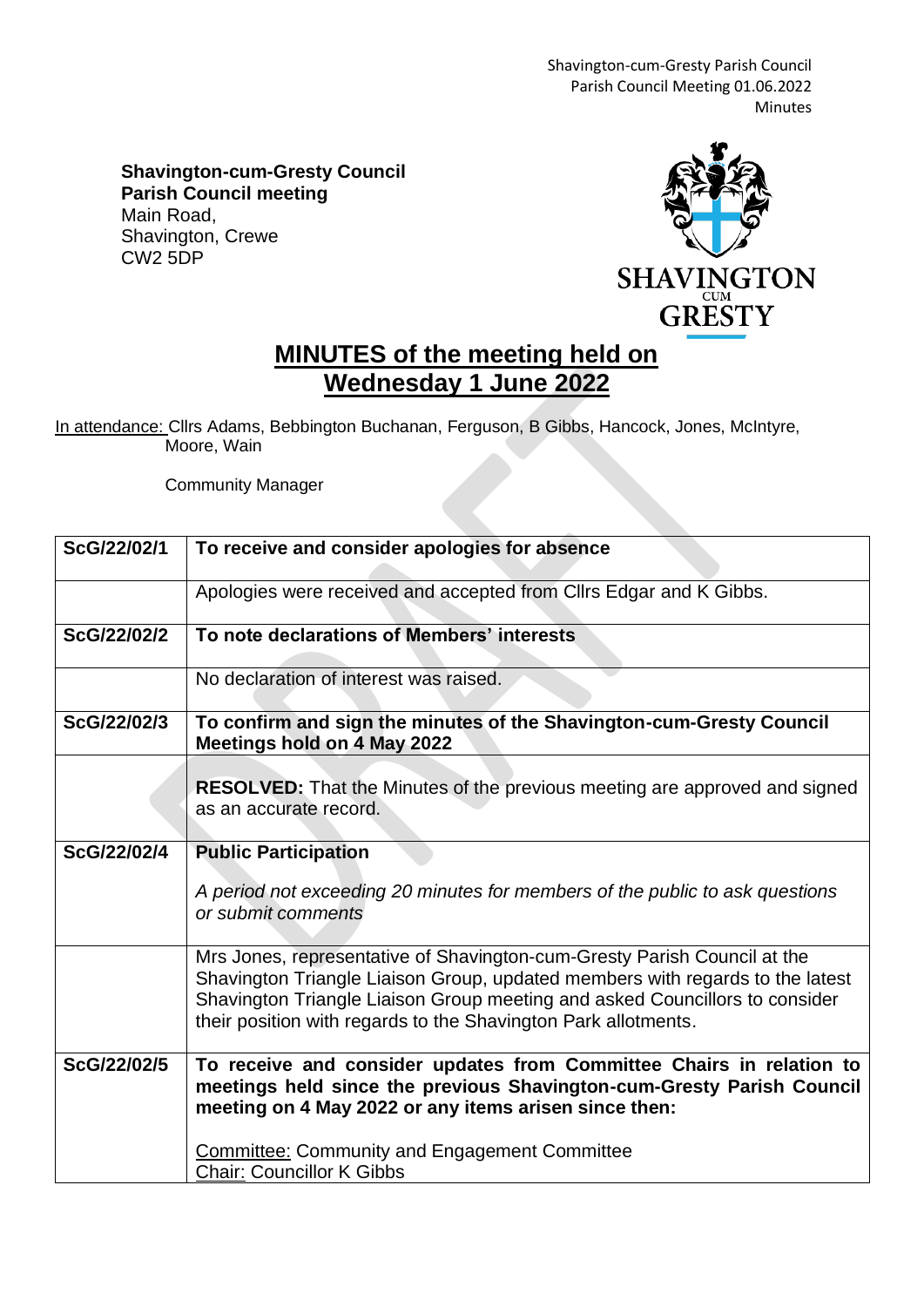|             | <b>Committee: Village Hall Committee</b><br>Chair: Cllr McIntyre                                                               |
|-------------|--------------------------------------------------------------------------------------------------------------------------------|
|             | <b>Committee: Environment and Recreation Committee</b><br><b>Chair: Councillor Ferguson</b>                                    |
|             | <b>Committee: Finance &amp; Strategy Committee</b><br>Chair: Cllr Wain<br>Meeting held 18 May 2022<br>Items for consideration: |
|             | i.<br>That the Financial Risk assessment is recommended to Full Council<br>to adoption, subject to:                            |
|             | a. Supplier fraud: more details being included in the risk section<br>b. Supplier dispute: being listed as risk                |
|             | that the budget setting schedule for 2023/24 is approved and<br>ii.<br>recommended to Full Council                             |
|             | <b>Committee: Staffing Committee</b><br><b>Chair: Councillor Buchanan</b>                                                      |
|             | <b>Committee: Planning Committee</b><br>Chair: Still to be nominated <sup>1</sup><br>Meeting held on 1 June 2022               |
|             | Members <b>NOTED</b> the updates.                                                                                              |
| ScG/22/02/6 | To consider and approve representations on outside bodies                                                                      |
|             | a. Village Festival Committee - CIIr Hancock                                                                                   |
|             | Members <b>NOTED</b> the update.                                                                                               |
|             | <b>RESOLVED:</b> that Cllr Hancock is confirmed as representative of the Parish<br>Council for the Village Festival Committee  |
| ScG/22/02/7 | To consider nominations to new and existing Committees                                                                         |
|             | Members <b>NOTED</b> the updates.                                                                                              |
|             | <b>RESOLVED:</b> that the Committees' membership is reviewed as following:                                                     |
|             | a. Cllr Hancock to be added to Finance and Strategy Committee                                                                  |

<sup>1</sup> Cllr McIntyre was nominated Chair of the Planning Committee on 01.06.2022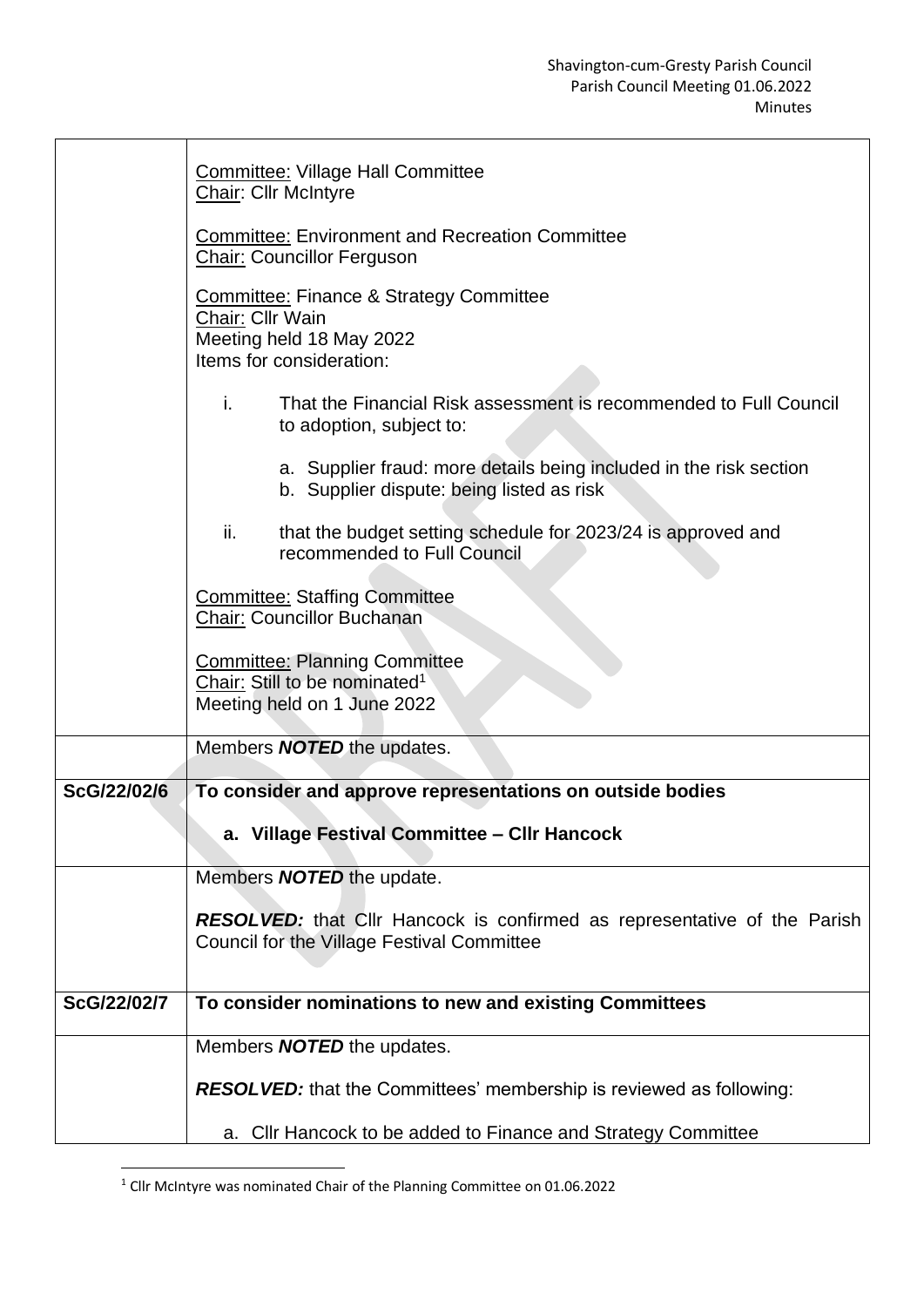|              | b. Cllr Bebbington to be added to the Planning Committee                                                                                                                                              |
|--------------|-------------------------------------------------------------------------------------------------------------------------------------------------------------------------------------------------------|
| ScG/22/02/8  | To consider to approve the Annual Governance Statement by resolution                                                                                                                                  |
|              | Members <b>NOTED</b> the report.                                                                                                                                                                      |
|              |                                                                                                                                                                                                       |
|              | <b>RESOLVED:</b> that statements of the Annual Governance Statement are completed                                                                                                                     |
|              | as follow:                                                                                                                                                                                            |
|              | Statement 1) yes;<br>Statement 2) yes;<br>Statement 3) yes;<br>Statement 4) yes;<br>Statement 5) yes;<br>Statement 6) yes;<br>Statement 7) yes;<br>Statement 8) yes.<br>Statement 9) not applicable.  |
|              | <b>RESOLVED:</b> that the Chair and the Clerk are authorised to sign the Annual<br>Governance Statement on behalf of the Council.                                                                     |
| ScG/22/02/9  | To review and consider the Internal Auditor report                                                                                                                                                    |
|              |                                                                                                                                                                                                       |
|              | To approve dates for the period of Public Rights:                                                                                                                                                     |
|              | Commencing on Monday 13 June 2022 and ending on Friday 22 July<br>2022                                                                                                                                |
|              | Members <b>NOTED</b> the report.                                                                                                                                                                      |
|              | <b>RESOLVED:</b> that the dates for the period of Public Rights from Monday 13 June                                                                                                                   |
|              | to Friday 22 July 2022 are approved.                                                                                                                                                                  |
|              |                                                                                                                                                                                                       |
|              | <b>RESOLVED:</b> that any outstanding issues raised in the Internal Auditor Report will<br>be addressed by the Finance & Strategy Committee and reported back to Full<br>Council throughout the year. |
| ScG/22/02/10 | To consider to approve Section 2 - Accounting Statemen 2021-22 for                                                                                                                                    |
|              | submission to PKF Littlejohn LLP, external auditor                                                                                                                                                    |
|              | Members <b>NOTED</b> the reports.                                                                                                                                                                     |
|              |                                                                                                                                                                                                       |
|              | <b>RESOLVED:</b> that the Account Statements 2021/22 as shown by the Clerk are<br>approved and signed by the Chairman on behalf of the Parish Council.                                                |
| ScG/22/02/11 | To receive and consider the revised Parish Council Financial Risk                                                                                                                                     |
|              | Assessment as recommended by the Finance & Strategy Committee                                                                                                                                         |
|              | Members <b>NOTED</b> the report.                                                                                                                                                                      |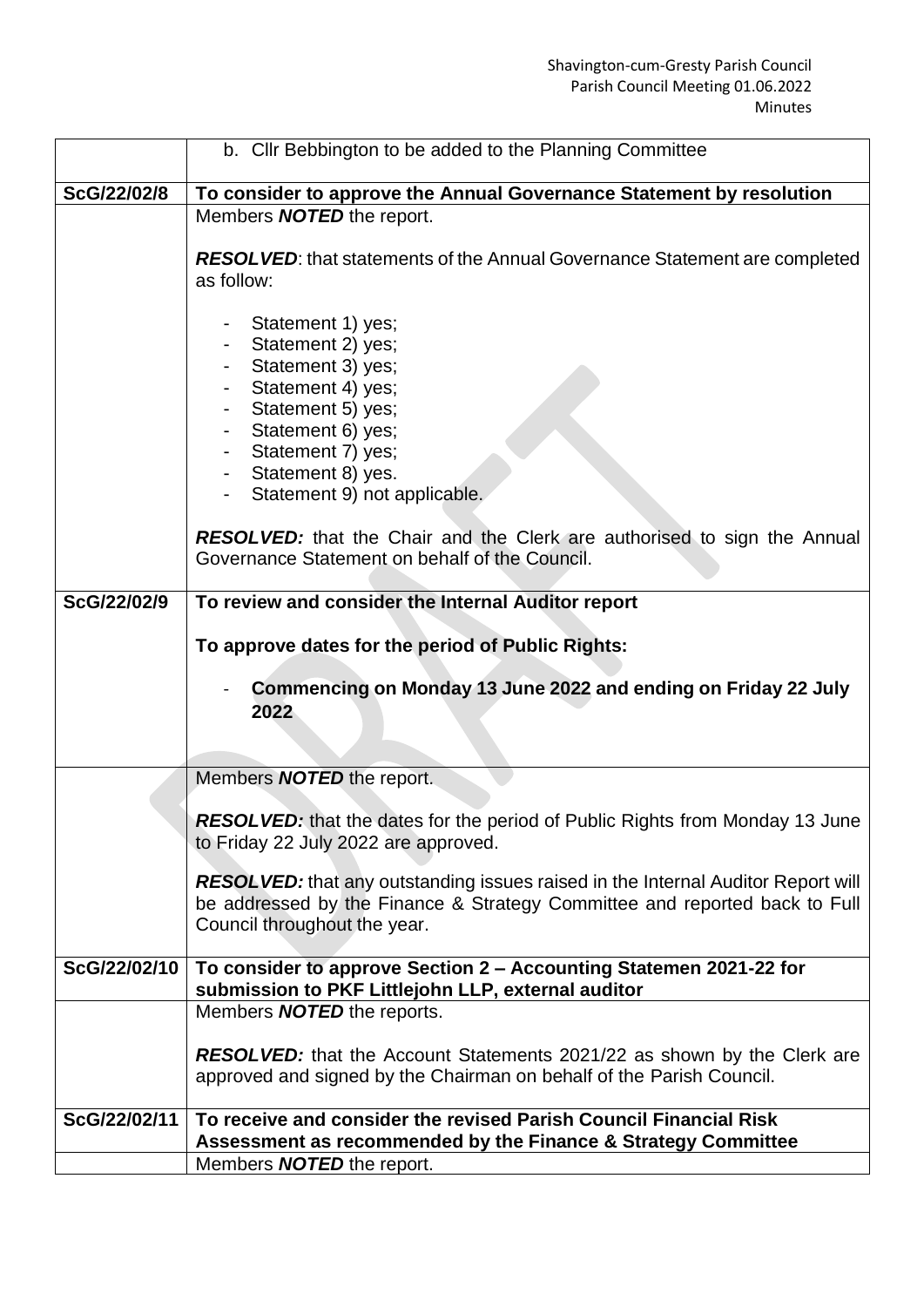|              | <b>RESOLVED:</b> that the Financial Risk Assessment is approved as recommended<br>by the Finance & Strategy Committee.                         |
|--------------|------------------------------------------------------------------------------------------------------------------------------------------------|
| ScG/22/02/12 | To receive and consider the budget setting schedule for 2023/24 as<br>recommended by the Finance & Strategy Committee                          |
|              | Members <b>NOTED</b> the report.                                                                                                               |
|              | <b>RESOLVED:</b> that the budget setting schedule for 2023/23 is approved as per<br>Finance & Strategy Committee recommendation.               |
| ScG/22/02/13 | To receive an update on Cheshire East Council's plans affecting the<br><b>Parish Council from CIIr Marren (CEC)</b>                            |
|              | Members <b>NOTED</b> the report.                                                                                                               |
| ScG/22/02/14 | To receive an update from Cllr Buchanan with regards to the AGM of the<br><b>Wybunbury United Charities</b>                                    |
|              | Cllr Buchanan briefed Members with regards to the AGM of the Wybunbury<br>United Charities.                                                    |
|              | Members <b>NOTED</b> the update.                                                                                                               |
| ScG/22/02/15 | To consider granting a waiver of the six-month attendance rule provided<br>within Section 85(1) of the Local Government Act to Cllr Ryan Moore |
|              | <b>RESOLVED:</b> that the item is not considered, as no longer relevant.                                                                       |
| ScG/22/02/16 | To note and approve payments since the previous meeting                                                                                        |
|              | Members <b>NOTED</b> the report.                                                                                                               |
|              | <b>RESOLVED:</b> that payments made by the Clerk under the delegation scheme<br>listed in report 16.1 are approved.                            |
| ScG/22/02/17 | To consider approving the next round of payments                                                                                               |
|              | Members <b>NOTED</b> the report.                                                                                                               |
|              | <b>RESOLVED:</b> that payments listed in item 17.1 are approved.                                                                               |
| ScG/22/02/18 | To note the YTD Parish Council finance position                                                                                                |
|              | Members <b>NOTED</b> the YTD Parish Council finance position.                                                                                  |
| ScG/22/02/19 | To receive and consider an update with regards to 140 Main Road                                                                                |
|              | The Clerk updated Councillors on the item.                                                                                                     |
|              | Members <b>NOTED</b> the update.                                                                                                               |

**r**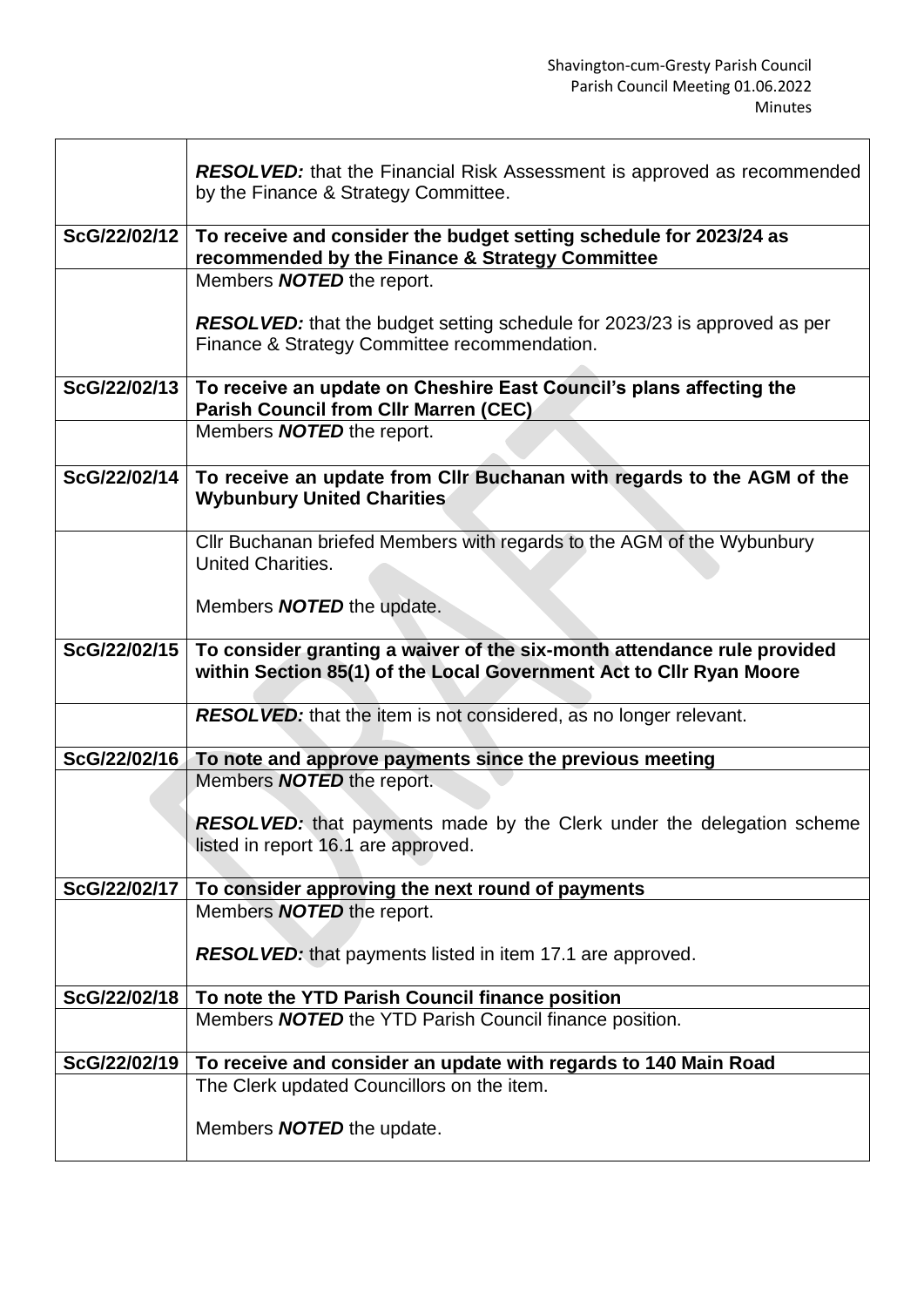| ScG/22/02/20 | To receive an update with regards to the #QueenBee project and the<br>acceptance of the HS2 Community grant award.                                                                                                                                                                                                                                          |
|--------------|-------------------------------------------------------------------------------------------------------------------------------------------------------------------------------------------------------------------------------------------------------------------------------------------------------------------------------------------------------------|
|              | The Community Manager updated Councillors on the project and on the                                                                                                                                                                                                                                                                                         |
|              | acceptance of the HS2 Community Grant Award.                                                                                                                                                                                                                                                                                                                |
|              | Members <b>NOTED</b> the update.                                                                                                                                                                                                                                                                                                                            |
| ScG/22/02/21 | To receive and consider an update with regards to the damaged Parish<br>Council's planter in Main Road/Weston Road and related emergency<br>repair works approved by the Clerk under the E&R Committee ToR                                                                                                                                                  |
|              | The Clerk briefed Members with regards to the damaged planter in Main<br>Road/Weston Road and related repair works undertook by the Parish Council's<br>Handy Man authorised by the Clerk under the E&R Committee ToR.                                                                                                                                      |
|              | Members <b>NOTED</b> the update.                                                                                                                                                                                                                                                                                                                            |
|              | <b>RESOLVED:</b> that the repair works (£180) authorised by the Parish Clerk under<br>the E&R Committee Scheme of Delegation are approved.                                                                                                                                                                                                                  |
|              | Members <b>NOTED</b> that the planter repair costs have been totally refunded by the<br>responsible of the accident.                                                                                                                                                                                                                                        |
|              | Members <b>NOTED</b> that the Parish Council's Handy Man expressed the desire to<br>donate the money from the repair works to a charity to be chosen by the Parish<br>Council. Members thanked the Handy Man and agreed that it is up to him to<br>choose the charity to support.                                                                           |
| ScG/22/02/22 | To consider a resolution under Section 1 of the Public Bodies (Admission<br>to Meetings) Act 1960 to exclude the public and representatives of the press<br>from the meeting during the consideration of item 23 on the grounds that<br>the matters contain sensitive information and by reason of confidential<br>nature of the business being transacted. |
|              | <b>RESOLVED:</b> that under Section 1 of the Public Bodies (Admission to Meetings)<br>Act 1960 the public and representatives of the press are excluded from the<br>meeting during the consideration of item 23 on the grounds that the matters<br>contain sensitive information and by reason of confidential nature of the<br>business being transacted.  |
| ScG/22/02/23 | To receive and consider staff appraisal and staff salary review                                                                                                                                                                                                                                                                                             |
|              | CIIr Buchanan, Chair of Staffing Committee, briefed Members on the item.                                                                                                                                                                                                                                                                                    |
|              | <b>RESOLVED:</b><br>a. That the Clerk's SLCC Membership renewal is sponsored by the Parish<br>Council and that the Clerk is instructed to proceed with the payment<br>(£206 from Staffing Committee budget – Staff training cost code)                                                                                                                      |